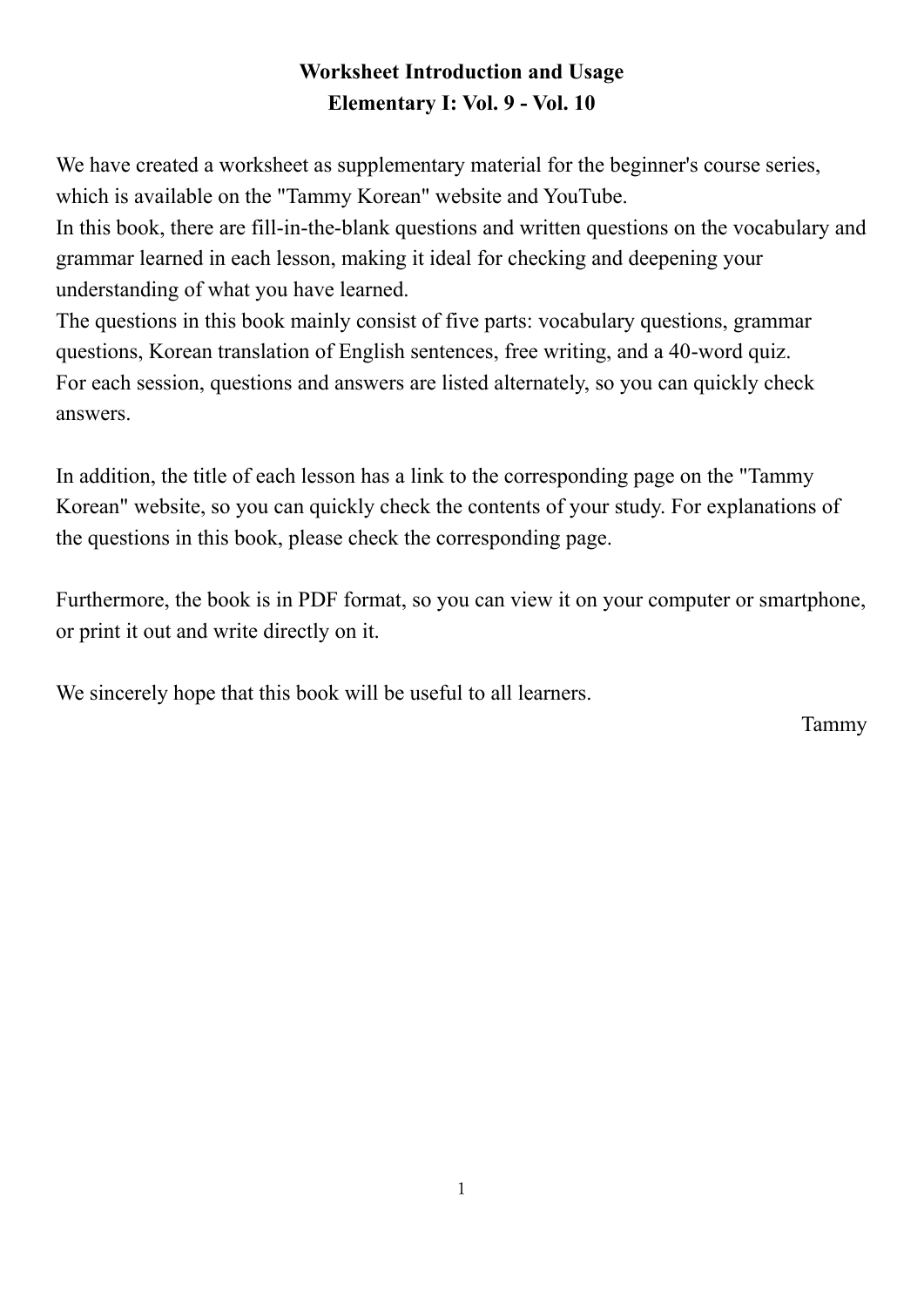# **Contents**

\*Click on each session to go to the corresponding page.

**No.9 "**는 **/** 은**" [\(The Topic Marker\), "](#page-2-0)**입니다 **/** 입니까**?"** ..................[.3](#page-2-0) **No.10 "**이 **/** 가 아닙니다**[" \(Negative Sentence\), "](#page-6-0)**이것**,** 그것**,** 저것**,** 무엇**"**[7](#page-6-0)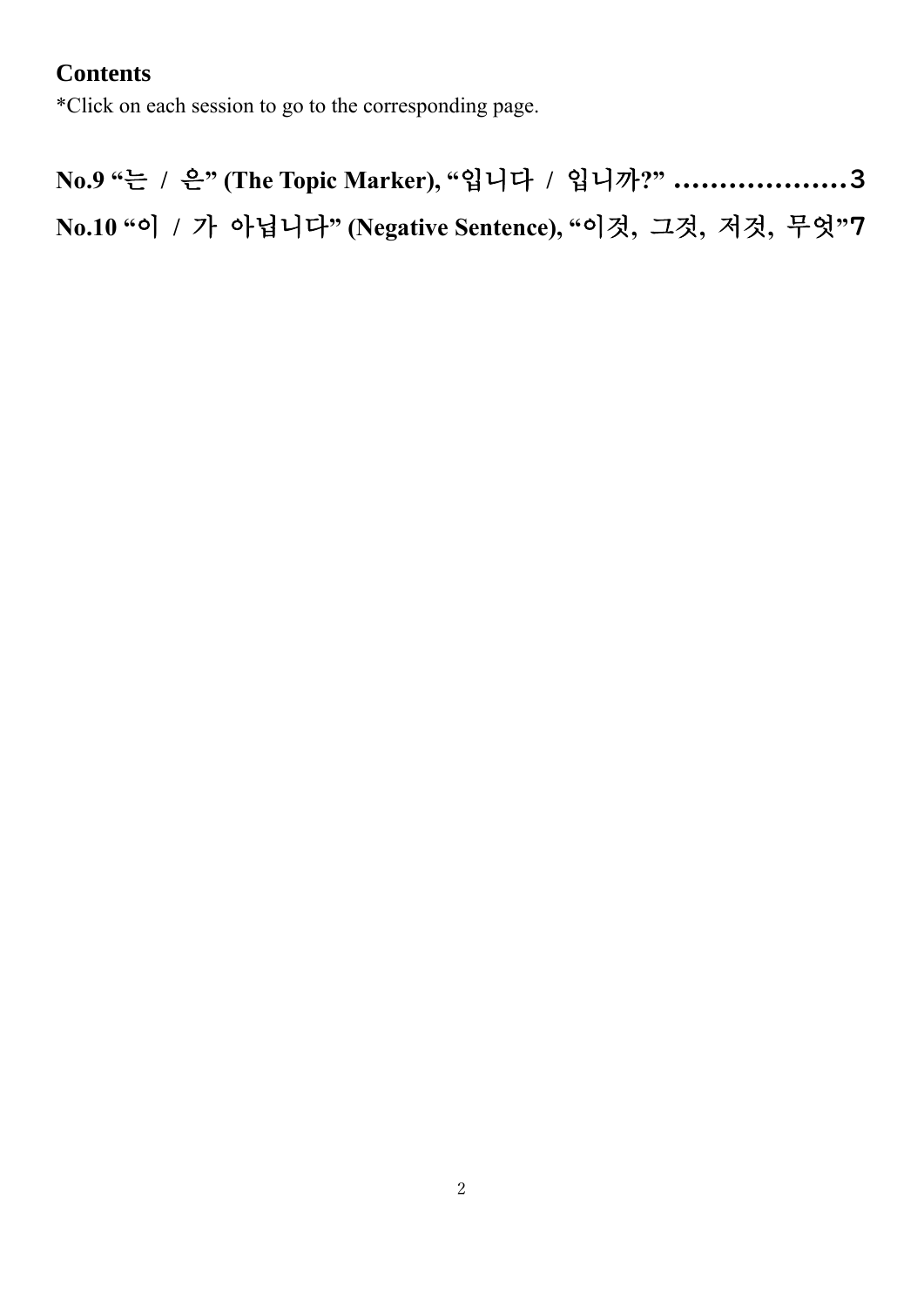### <span id="page-2-0"></span>**No.9 "**는 **/** 은**" [\(The Topic Marker\), "](https://learning-korean.com/elementary/20210308-10753/)**입니다 **/** 입니까**?"**

### 【**Question**】

- **1. Write a Korean word that corresponds to an English word.**
- ① **hello :** 안녕하세요**?** ② **nice to meet you :** 반갑습니다**.** ③ **yes :** 네 ④ **no :** 아니요 ⑤ **humble form of "I" :** 저 ⑥ **casual form of "I" :** 나  $\mathcal{O}$  humble form of "my" **:**  $\mathcal{O}$  name **:** ⑨ **office worker :** 회사원 ⑩ **college student :** 대학생 ⑪ **Mr., Mrs., Ms. :** 씨  $\Omega$  Thank you for your kind cooperation : **2.** Put the appropriate one  $\frac{\mathbf{e}}{\mathbf{e}}$  or  $\frac{\mathbf{e}}{\mathbf{e}}$  in the blank. ① 저**(** 는 **) : I** ② 이름**(** 은 **) : name** 
	- ③ 회사원**(** 은 **) : an office worker** ④ 토미 씨**(** 는 **) : Tammy**

#### **3. Translate English sentences into Korean.**

- $\textcircled{1}$  Are you American? :
- $\oslash$  Are you a student? :
- ③ **Yes, I'm American. :** 네**,** 미국사람입니다**.**
- $\Phi$  Yes, I'm a student. :
- **4. Write a self-introduction using the following example as a guide. Ex : Hello, my name is Tammy. I am a Korean teacher.** 안녕하세요**.** 제 이름은 토미입니다**.** 저는 한국어 강사입니다**.**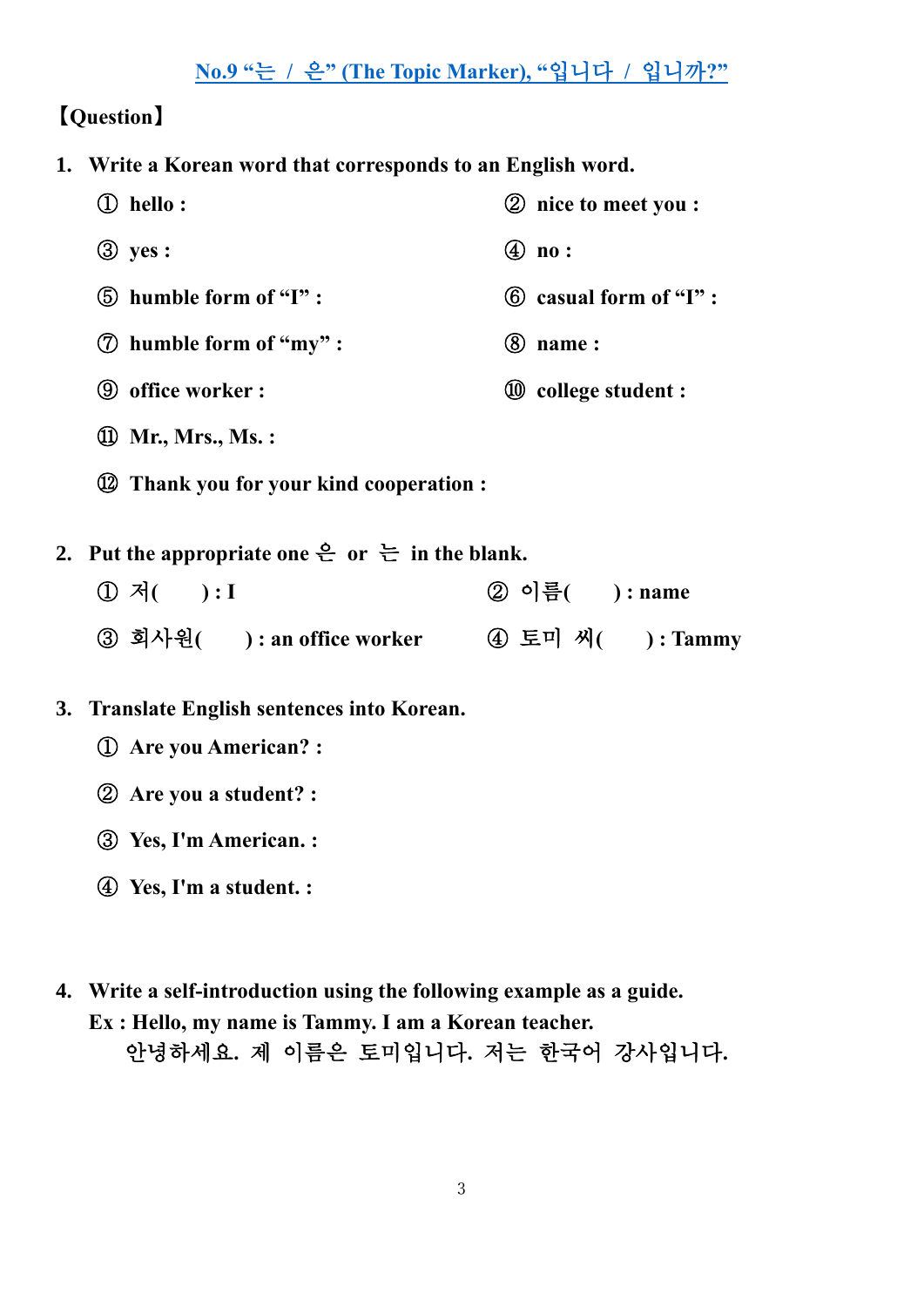|                         | <b>Memorization of 40 words</b> |  |    |        |  |
|-------------------------|---------------------------------|--|----|--------|--|
| $\mathbf{1}$            | 가게                              |  | 21 | 가지다    |  |
| $\boldsymbol{2}$        | 가격                              |  | 22 | 각      |  |
| $\mathbf{3}$            | 가구                              |  | 23 | 간      |  |
| $\overline{\mathbf{4}}$ | 가깝다                             |  | 24 | 간단하다   |  |
| $\overline{\mathbf{5}}$ | 가끔                              |  | 25 | 간단히    |  |
| $\boldsymbol{6}$        | 가다                              |  | 26 | 간식     |  |
| $\overline{7}$          | 가르치다                            |  | 27 | 간장     |  |
| $\boldsymbol{8}$        | 가방                              |  | 28 | 간호사    |  |
| $\boldsymbol{9}$        | 가볍다                             |  | 29 | 갈비     |  |
| 10                      | 가수                              |  | 30 | 갈비탕    |  |
|                         |                                 |  |    |        |  |
| 11                      | 가슴                              |  | 31 | 갈색     |  |
| 12                      | 가요                              |  | 32 | 갈아타다   |  |
| 13                      | 가운데                             |  | 33 | 감      |  |
| 14                      | 가위                              |  | 34 | 감기     |  |
| 15                      | 가을                              |  | 35 | 감기약    |  |
| 16                      | 가장                              |  | 36 | 감다     |  |
| 17                      | 가져가다                            |  | 37 | 감동     |  |
| 18                      | 가져오다                            |  | 38 | 감동하다   |  |
| 19                      | 가족                              |  | 39 | 감사     |  |
| 20                      | 가지                              |  | 40 | 감사드립니다 |  |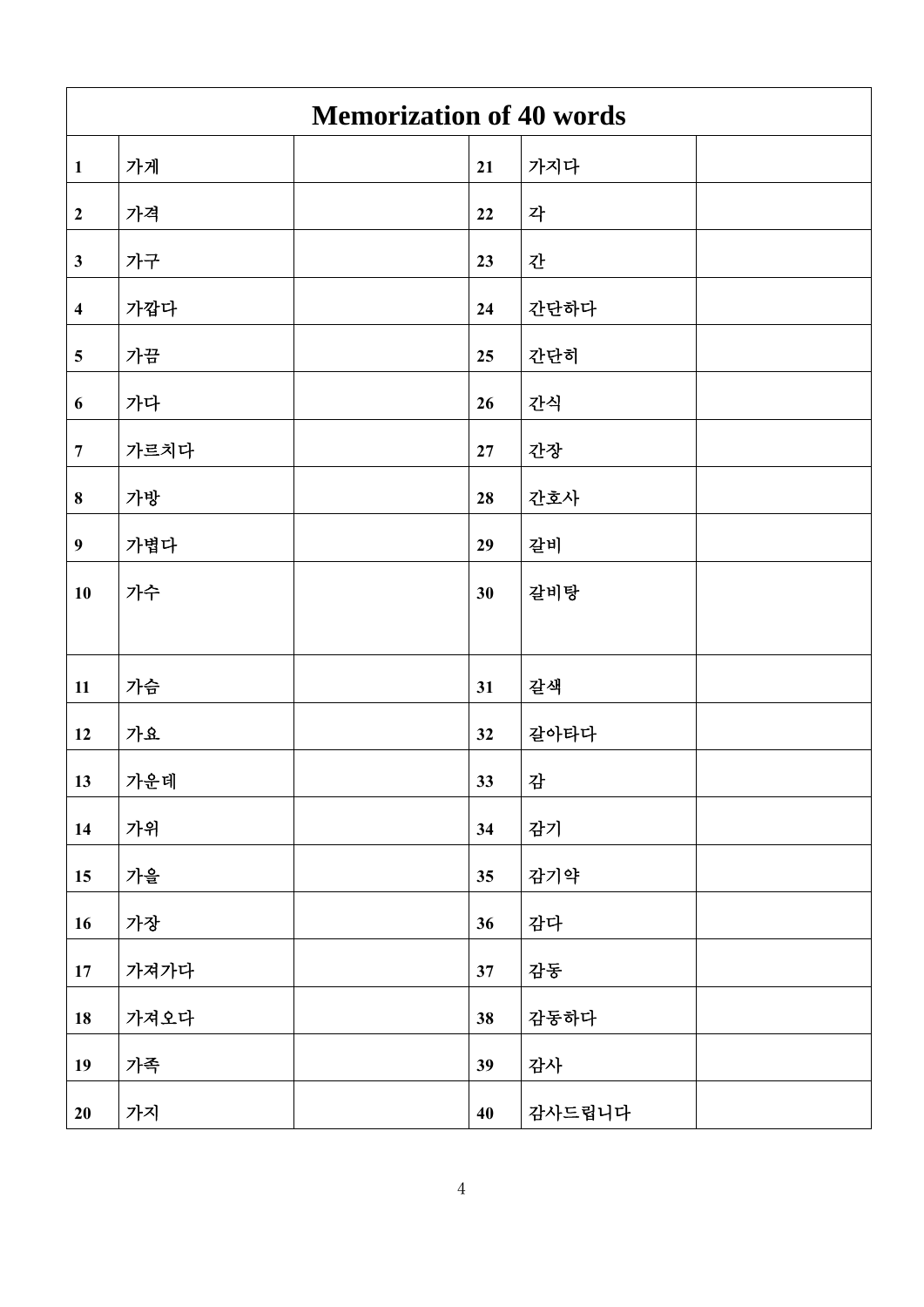### 【**Answer**】

- **1. Write a Korean word that corresponds to an English word.**
- **hello :** 안녕하세요**?** ② **nice to meet you :** 반갑습니다**. yes :** 네 ④ **no :** 아니요 **humble form of "I" :** 저 ⑥ **casual form of "I" :** 나 **humble form of "my" :** 제 ⑧ **name :** 이름 **office worker :** 회사원 ⑩ **college student :** 대학생 **Mr., Mrs., Ms. :** 씨 **Thank you for your kind cooperation :** 잘 부탁합니다**. 2.** Put the appropriate one  $\frac{\mathbf{e}}{\mathbf{e}}$  or  $\frac{\mathbf{e}}{\mathbf{e}}$  in the blank. 저**(** 는 **) : I** ② 이름**(** 은 **) : name**  회사원**(** 은 **) : an office worker** ④ 토미 씨**(** 는 **) : Tammy 3. Translate English sentences into Korean.**
	- **Are you American? :** 미국사람입니까**?**
	- **Are you a student? :** 학생입니까**?**
	- **Yes, I'm American. :** 네**,** 미국사람입니다**.**
	- **Yes, I'm a student. :** 네**,** 학생입니다**.**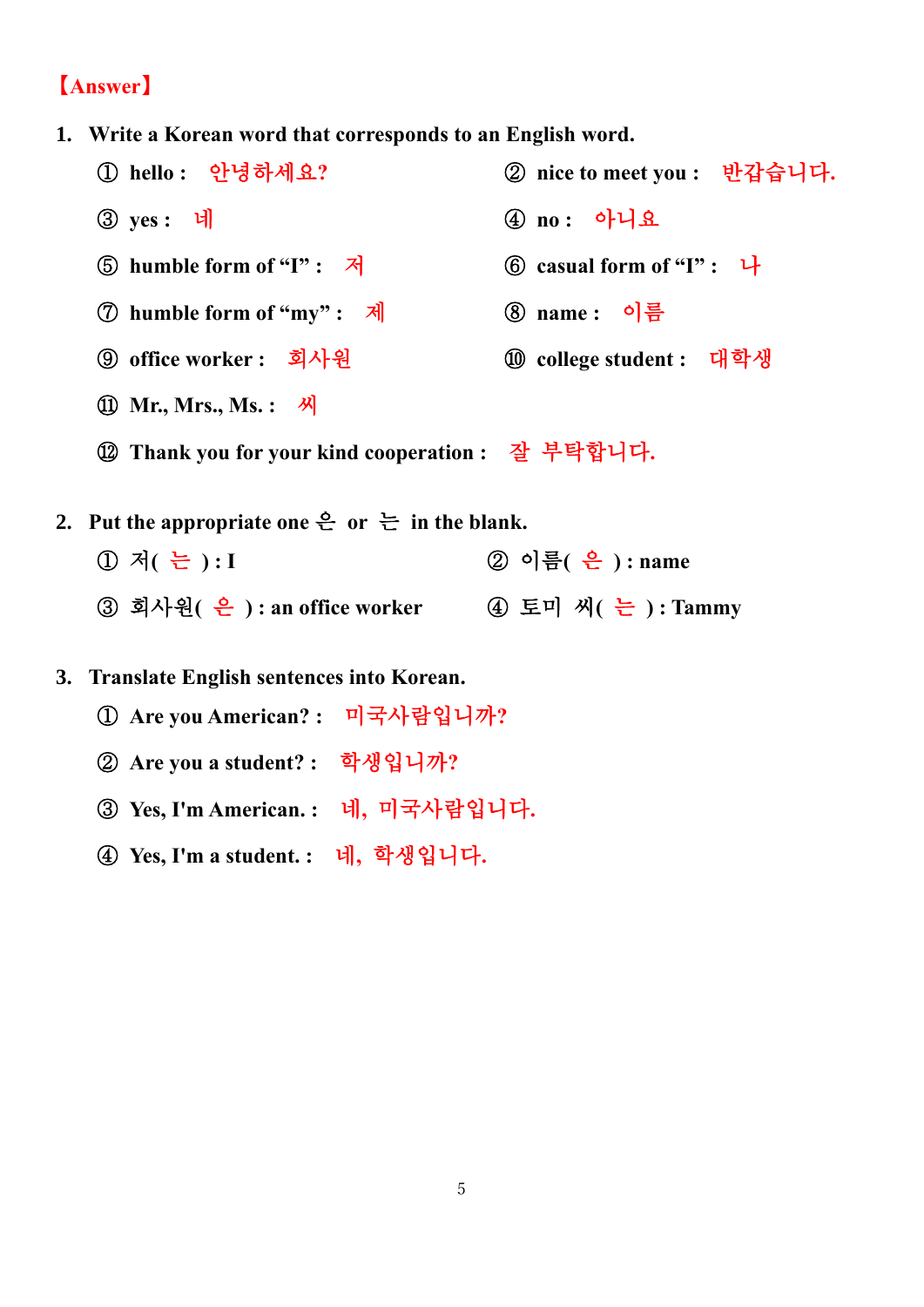| <b>Memorization of 40 words</b> |      |               |                 |        |                              |
|---------------------------------|------|---------------|-----------------|--------|------------------------------|
| $\mathbf{1}$                    | 가게   | store, shop   | 21              | 가지다    | have                         |
| $\boldsymbol{2}$                | 가격   | price         | 22              | 각      | each                         |
| $\mathbf{3}$                    | 가구   | furniture     | 23              | 간      | while                        |
| $\overline{\mathbf{4}}$         | 가깝다  | close         | 24              | 간단하다   | simple, easy                 |
| $\overline{\mathbf{5}}$         | 가끔   | sometimes     | 25              | 간단히    | simply                       |
| 6                               | 가다   | go            | 26              | 간식     | snack                        |
| $\overline{7}$                  | 가르치다 | teach         | 27              | 간장     | soy sauce                    |
| $\bf{8}$                        | 가방   | bag           | 28              | 간호사    | nurse                        |
| $\boldsymbol{9}$                | 가볍다  | light         | 29              | 갈비     | <b>Galvi</b> , spareribs     |
| 10                              | 가수   | singer        | 30              | 갈비탕    | <b>Galbitang</b> , spareribs |
|                                 |      |               |                 |        | soup                         |
| 11                              | 가슴   | chest, breast | 31              | 갈색     | brown                        |
| 12                              | 가요   | song          | 32              | 갈아타다   | transfer                     |
| 13                              | 가운데  | middle        | 33 <sup>3</sup> | 감      | persimmon                    |
| 14                              | 가위   | scissors      | 34              | 감기     | cold                         |
| 15                              | 가을   | autumn, fall  | 35              | 감기약    | cold medicine                |
| 16                              | 가장   | most          | 36              | 감다     | $close \sim (eyes)$          |
| 17                              | 가져가다 | take away     | 37              | 감동     | sensation                    |
| 18                              | 가져오다 | bring         | 38              | 감동하다   | be impressed                 |
| 19                              | 가족   | family        | 39              | 감사     | thank                        |
| 20                              | 가지   | branch        | 40              | 감사드립니다 | thank you                    |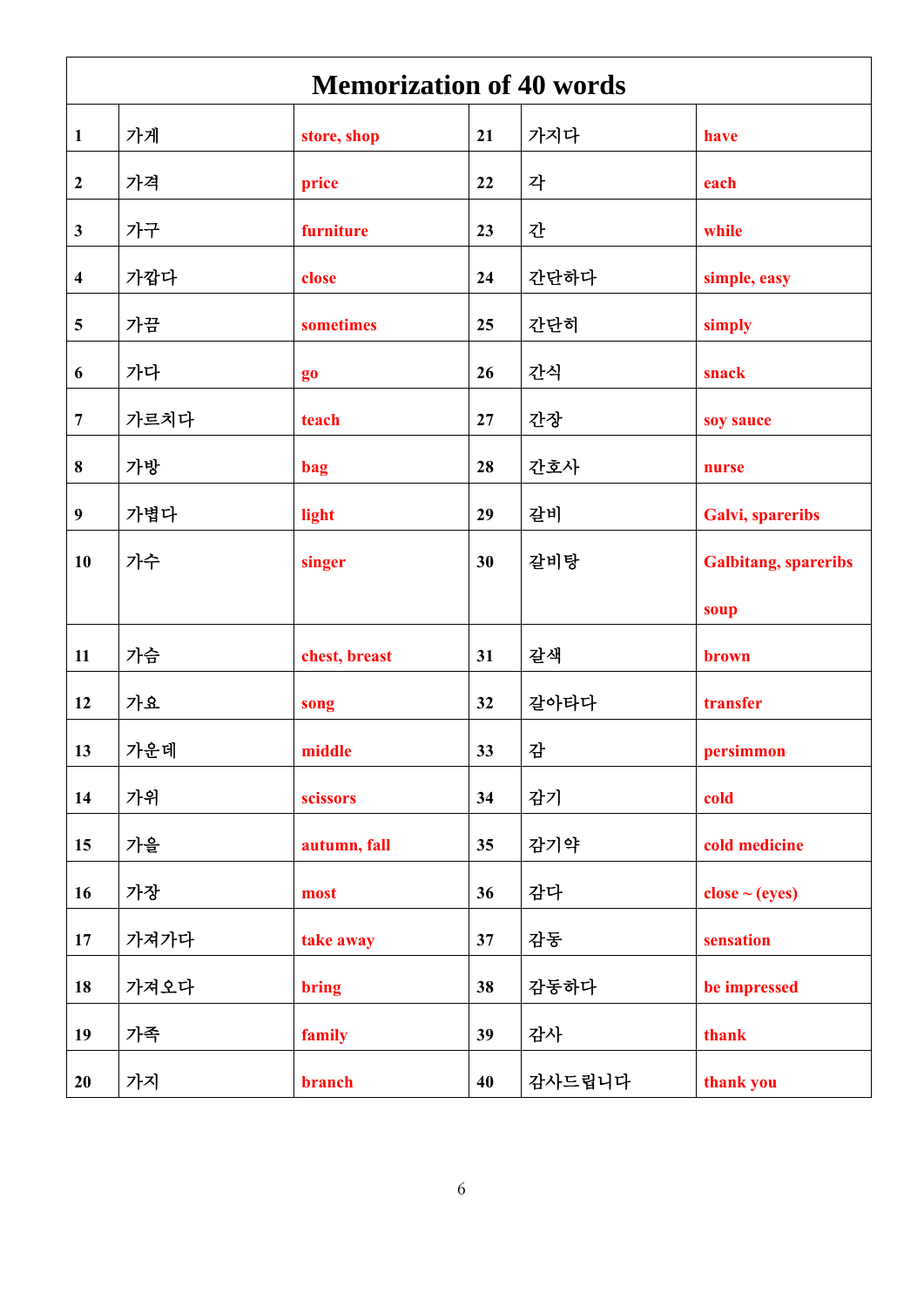<span id="page-6-0"></span>**No.10 "**이 **/** 가 아닙니다**[" \(Negative Sentence\), "](https://learning-korean.com/elementary/20210315-10769/)**이것**,** 그것**,** 저것**,** 무엇**"**

### 【**Question**】

**1. Write a Korean word that corresponds to an English word.** 

| (1) pencil case :             | 2 a water bottle : |
|-------------------------------|--------------------|
| (3) a glasses case :          | $(4)$ what :       |
| $\circ$ That's right. (two) : |                    |
| $6$ this :                    | $\circled{7}$ it : |
| (8)<br>that :                 | which :            |

- **2.** Put the appropriate one  $\frac{\mathbf{e}}{\mathbf{e}}$  or  $\frac{\mathbf{e}}{\mathbf{e}}$  in the blank.
	- ① 초콜렛**( ) : a chocolate** ② 반지**( ) : a ring** ③ 대학생**( ) : a college student** ④ 토미 씨**( ) : Tammy**
- **3. Translate English sentences into Korean.**
	- ① **It is not a potato. :**
	- ② **Aren't you a celebrity? :**
- **4. Using the example, compose a sentence using "**이것**,** 그것**,** 저것**,** 무엇**" and "**이 **/** 가 아닙니다**".**
	- **Ex. This is not water. This is an alcohol.**
		- 이것은 물이 아닙니다**.** 이것은 술입니다**.**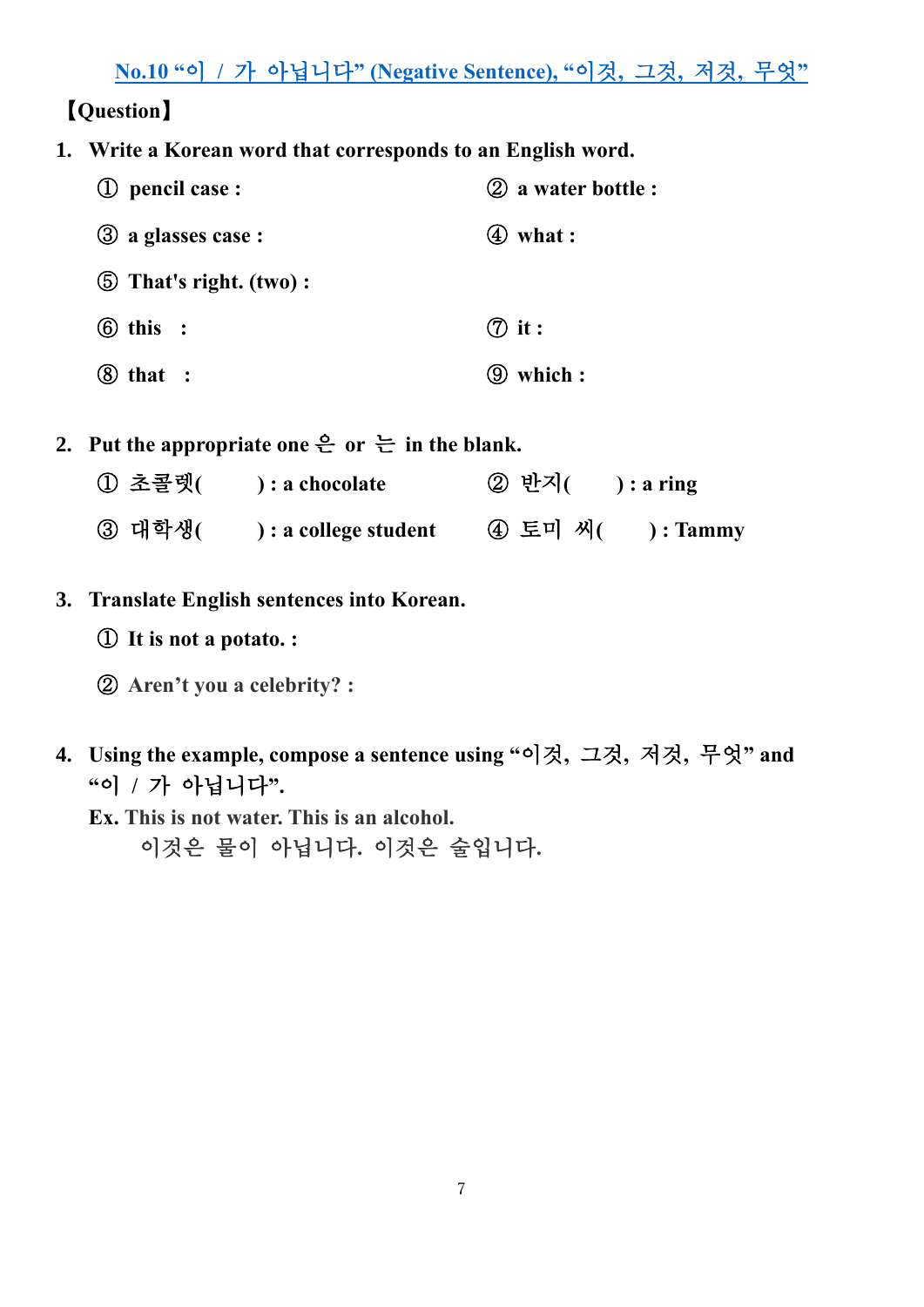|    | <b>Memorization of 40 words</b> |  |      |      |  |  |
|----|---------------------------------|--|------|------|--|--|
| 41 | 감사하다                            |  | 61   | 거짓말  |  |  |
| 42 | 감사합니다                           |  | 62   | 걱정   |  |  |
| 43 | 감자                              |  | 63   | 걱정하다 |  |  |
| 44 | 감자탕                             |  | 64   | 건강   |  |  |
| 45 | 갑자기                             |  | 65   | 건강하다 |  |  |
| 46 | 값                               |  | 66   | 건너가다 |  |  |
| 47 | 강                               |  | 67   | 건너다  |  |  |
| 48 | 강아지                             |  | 68   | 건너편  |  |  |
| 49 | 강좌                              |  | 69   | 건물   |  |  |
| 50 | 갓다                              |  | $70$ | 건배   |  |  |
| 51 | 같다                              |  | 71   | 걷다   |  |  |
| 52 | 같이                              |  | 72   | 걸다   |  |  |
| 53 | 개                               |  | 73   | 걸리다  |  |  |
|    |                                 |  |      |      |  |  |
| 54 | 개나리                             |  | 74   | 걸어가다 |  |  |
| 55 | 개인                              |  | 75   | 걸어오다 |  |  |
| 56 | 거기                              |  | 76   | 검은색  |  |  |
| 57 | 거리                              |  | 77   | 것    |  |  |
| 58 | 거실                              |  | 78   | 게임   |  |  |
| 59 | 거울                              |  | 79   | 겨울   |  |  |
| 60 | 거의                              |  | 80   | 겨울방학 |  |  |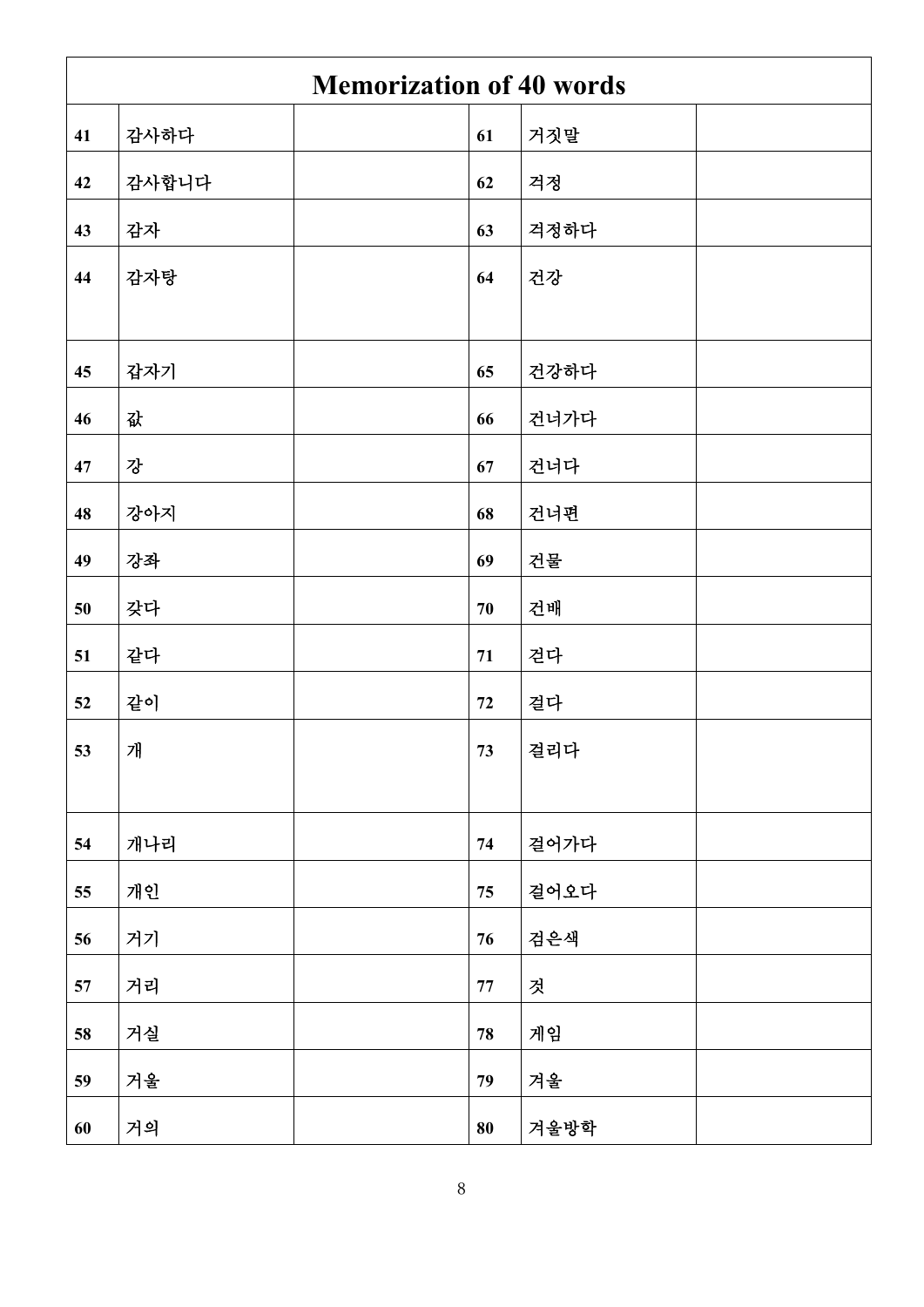## 【**Answer**】

- **1. Write a Korean word that corresponds to an English word.** 
	- **pencil case :** 필통 ② **a water bottle :** 물통 **a glasses case :** 안경케이스 ④ **what :** 무엇 **That's right. (two) :** 맞습니다**,** 그렇습니다 **this :** 이것 ⑦ **it :** 그것 **that :** 저것 ⑨ **which :** 어느 것
- **2.** Put the appropriate one  $\frac{\mathbf{e}}{\mathbf{e}}$  or  $\frac{\mathbf{e}}{\mathbf{e}}$  in the blank. 초콜렛**(** 이 **) : a chocolate** ② 반지**(** 가 **) : a ring** 대학생**(** 이 **) : a college student** ④ 토미 씨**(** 가 **) : Tammy**
- **3. Translate English sentences into Korean.**
	- **It is not a potato. :** 이것은 감자가 아닙니다**.**
	- **Aren't you a celebrity? :** 연예인이 아닙니까**?**